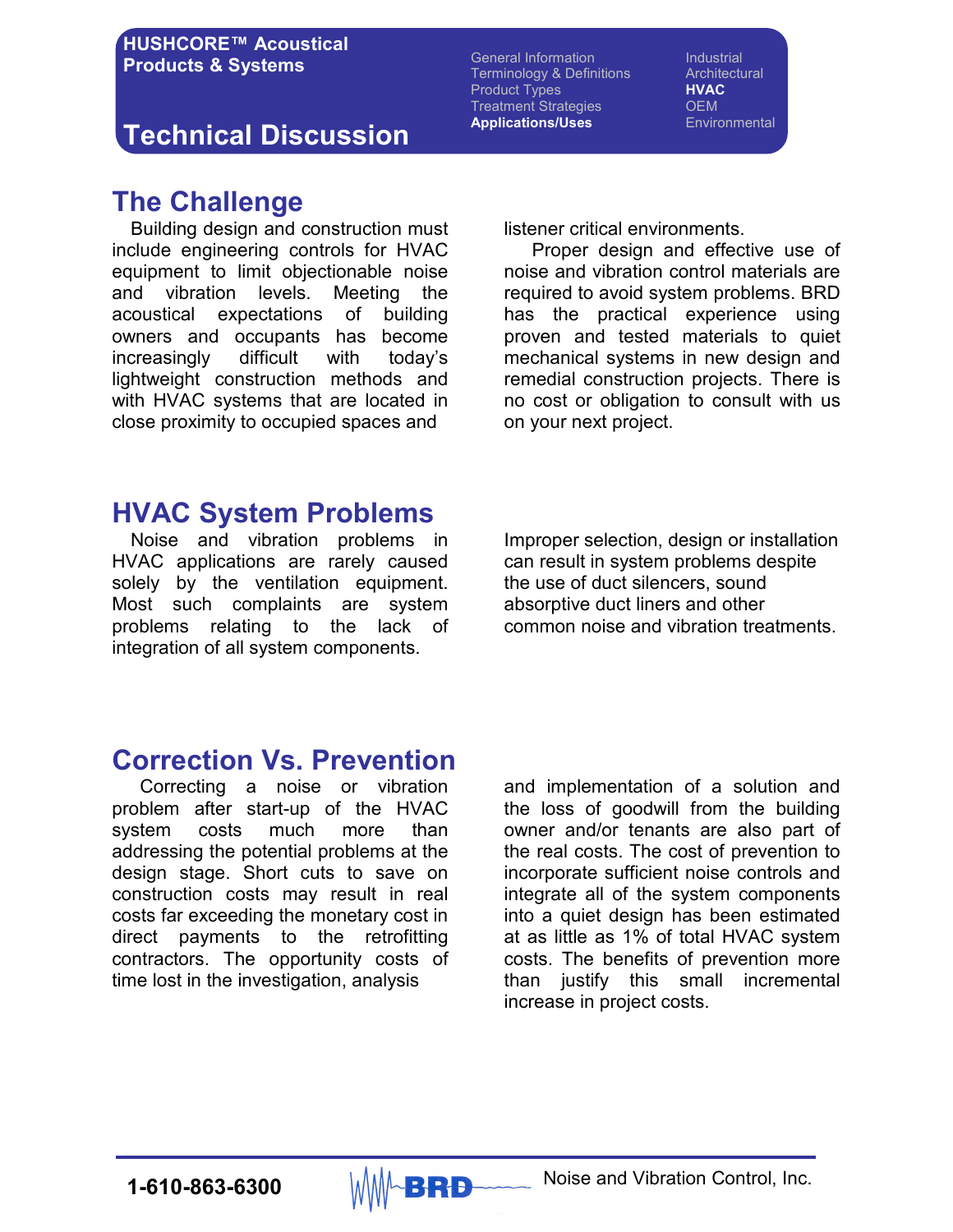General Information **Industrial** Terminology & Definitions Architectural<br>Product Types **HVAC** Product Types Treatment Strategies **OEM** Applications/Uses Environmental

# Technical Discussion



#### Typical "System" Problems For A Common Air Handling Application Are Shown Above And Described In More Detail Below

- 1. AHU panel vibration "couples" to the lightweight, flexible gypsum wall just a few inches away. This coupling lets low frequency noise pass easily through the wall.
- 2. The counterclockwise rotation of the fan's discharge air is forced to change direction at the downstream elbow. The change in the direction at the elbow causes turbulence resulting in excessive low frequency noise, duct rumble and pressure drop.
- 3. Problem 2 is aggravated if the elbow's turning vanes do not have long trailing edges to straighten the air flow and control the turbulence.
- 4. The sound trap is too close to the elbow. This compounds the turbulence problem.
- 5. Rectangular ductwork and sound traps do not control the rumble produced by turbulent air flow.
- 6. The AHU's air inlet is too close to the wall. This causes two acoustical problems: unstable fan operation leading to surge and rumble, and direct exposure of the inlet noise to the mechanical room wall.

The lack of a sound trap in a mechanical room return air opening allows fan noise to travel into the ceiling cavity, then through the lightweight acoustical ceiling into the occupied space.

- 8. The unit is resting on thin cork/neoprene isolation pads that are too stiff to adequately isolate the fan vibration.
- 9. The poorly isolated unit is resting on a relatively flexible floor slab without sufficient structural support. This arrangement allows unit vibration to enter the slab.
- 10. The chilled water piping is rigidly attached to the slab above, thereby letting unit vibration enter the slab.
- 11. Duct wall vibration in the sound trap (or any other part of the trunk duct system) touching the drywall partition can cause the partition to act as a sounding board and radiate low frequency noise into the occupied space.
- 12. Suspending the ceiling from the supply duct causes it to be a sound radiator.

7.

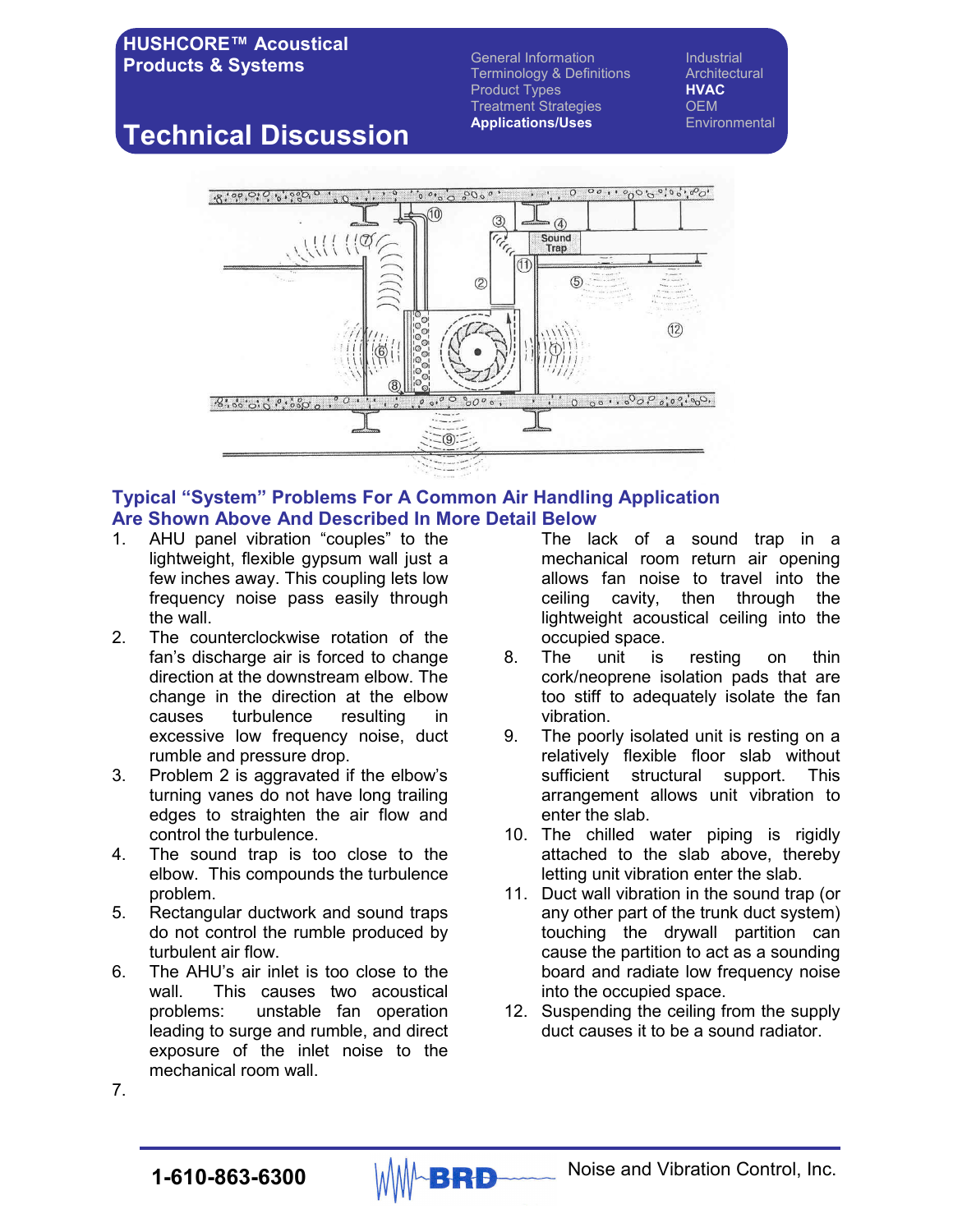General Information **Industrial** Terminology & Definitions **Architectural** Product Types **HVAC** Treatment Strategies **OEM** Applications/Uses Environmental

## Technical Discussion

# Acoustical Rating Systems And Criteria

Many single number rating systems and criteria have been developed to quantify and describe HVAC system noise in buildings and occupied spaces. Examples of these rating systems include A-weighted decibels (dBA), loudness levels (Sones), room criteria (RC) and noise criteria (NC). Most commonly, engineers and consultants today are using the NC rating system in specifications and when evaluating noise situations. The NC curves and rating system are described in more detail below. They



were derived from equal loudness curves consistent with human hearing frequency response. The NC system, like any rating criteria, has its own set of assumptions and limiting conditions. Building occupants agree that the NC curves have a spectrum shape that sounds too rumbly and hissy. Momentum is gathering in the engineering community to adopt the NCB (Noise Criteria Balanced) system, but standard NC methods remain the single most widely accepted rating system.

# Noise Criteria (NC) Curves

 Standardized NC curves are plotted at left along with frequency spectrum data for a particular room application. The NC-45 rating for the example, at left, is determined by comparing the plotted data to the standardized curves and finding the highest penetration which in this case is the tangent point on the NC-45 curve at 125 Hz (60 dB). The A curve represents the approximate threshold of hearing for continuous noise. The NC rating system should be used with caution in evaluating environments with dominant low frequency levels as the standardized curves do not extend down into the 16 Hz and 31.5 Hz octave bands.

 Another caution/limitation of this system is the inability to differentiate the subjective quality of the noise for equivalent rating values.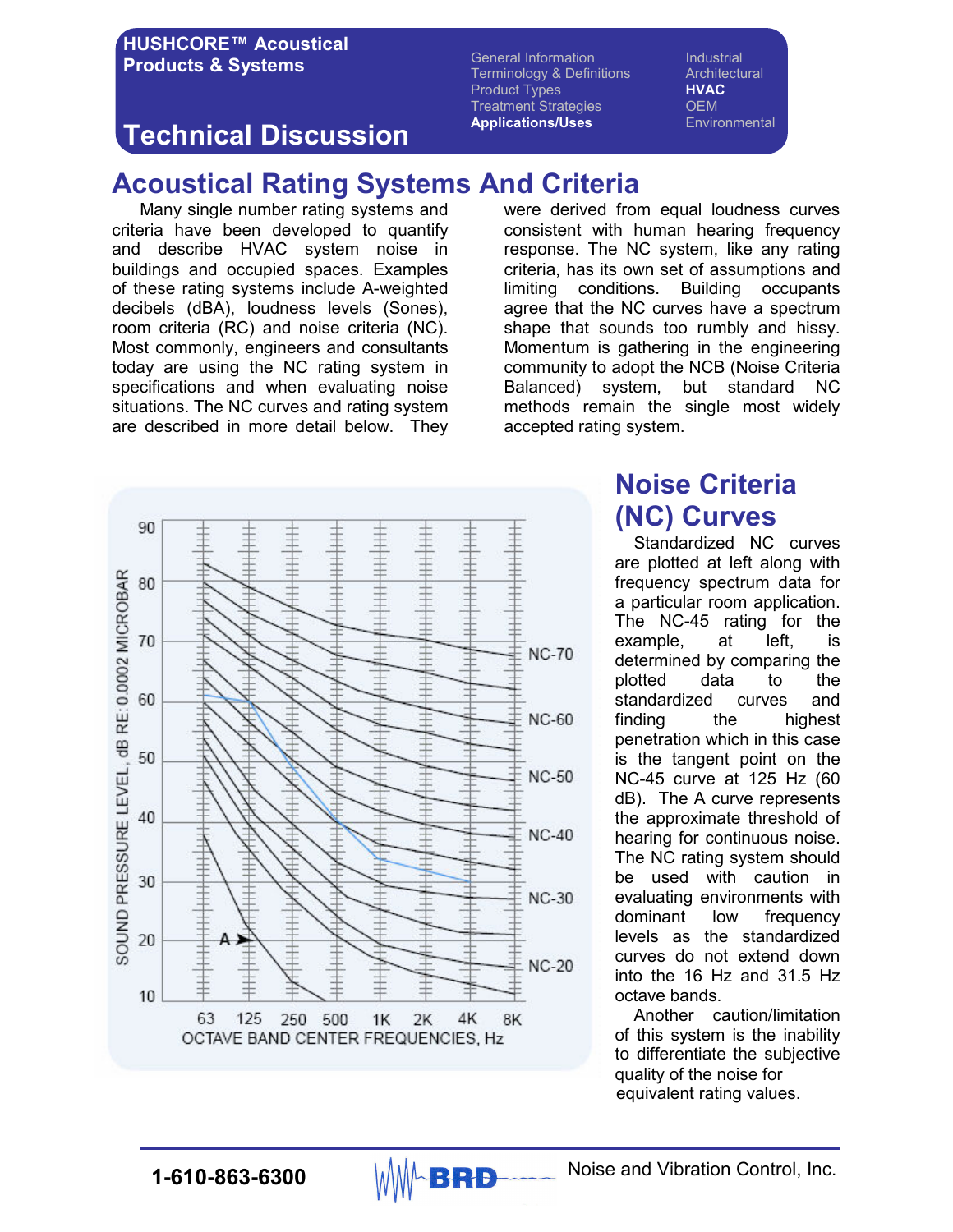# Technical Discussion

General Information **Industrial** Terminology & Definitions Architectural<br>Product Types **HVAC** Product Types **HVAC** Treatment Strategies OEM Applications/Uses Environmental

# Recommended NC Levels For Various Activities

| 10        | Office buildings:              |                                              |
|-----------|--------------------------------|----------------------------------------------|
|           | <b>Offices</b>                 |                                              |
| $15 - 18$ | executive                      | 25-35                                        |
| 25-30     | small, private                 | $35 - 40$                                    |
|           | larger, with conference tables | 30-35                                        |
| $20 - 25$ | Conference rooms               |                                              |
|           | large                          | 25-30                                        |
| 15-20     | small                          | 30-35                                        |
| $20 - 25$ | General secretarial areas      | 40-45                                        |
|           | Open-plan areas                | $35 - 40$                                    |
| $25 - 30$ | Business machines/computers    | 40-45                                        |
| $30 - 40$ |                                | 40-50                                        |
| $30 - 40$ |                                |                                              |
|           | Private rooms                  | $25 - 30$                                    |
|           | Wards                          | 30-35                                        |
| 35-40     | Operating rooms                | 25-35                                        |
| $30 - 35$ | Laboratories                   | $35 - 45$                                    |
| $35 - 40$ | Corridors                      | $35 - 45$                                    |
|           | Public areas                   | 40-45                                        |
| $30 - 35$ | Movie theatres                 | $30 - 40$                                    |
| 25-35     | Courtrooms                     | 30-35                                        |
| 40-50     | Libraries                      | $35 - 40$                                    |
| 30-35     | Restaurants                    | 40-45                                        |
|           |                                | Public circulation<br>Hospitals and clinics: |

| Calculation                                                                                                                   | Source                                                        | Octave Band/Center Frequency (Hz) |       |       |       |      |      |      |      |
|-------------------------------------------------------------------------------------------------------------------------------|---------------------------------------------------------------|-----------------------------------|-------|-------|-------|------|------|------|------|
|                                                                                                                               |                                                               | 1/63                              | 2/125 | 3/250 | 4/500 | 5/1K | 6/2K | 7/4K | 8/8K |
| 1. Room design goal NC.                                                                                                       |                                                               |                                   |       |       |       |      |      |      |      |
| 2. Room attenuation.                                                                                                          |                                                               |                                   |       |       |       |      |      |      |      |
| 3. Multiple outlet effect.                                                                                                    |                                                               |                                   |       |       |       |      |      |      |      |
| 4. End reflection attenuation.                                                                                                |                                                               |                                   |       |       |       |      |      |      |      |
| 5. Branch power division.                                                                                                     |                                                               |                                   |       |       |       |      |      |      |      |
| 6. Elbow attenuation, noise                                                                                                   |                                                               |                                   |       |       |       |      |      |      |      |
| source to outlet.                                                                                                             |                                                               |                                   |       |       |       |      |      |      |      |
| 7. Duct attenuation, noise source to outlet,                                                                                  |                                                               |                                   |       |       |       |      |      |      |      |
| 8. Terminal unit correction.                                                                                                  |                                                               | $-3$                              | $-3$  | $-3$  | $-3$  | $-3$ | $-3$ | $-3$ |      |
| 9. Allowable PWL at fan discharge.                                                                                            | Total Lines 1-8                                               |                                   |       |       |       |      |      |      |      |
| 10. Actual PWL at fan discharge.                                                                                              | Fan Mfr's Data                                                |                                   |       |       |       |      |      |      |      |
| 11. Dynamic insertion loss (DIL) required.                                                                                    | Subtract Line 9<br>from Line 10                               |                                   |       |       |       |      |      |      |      |
| 12. DIL of selected silencer.<br>HUSH DUCT™ MODEL<br>Face velocity fpm.                                                       | <b>HUSH DUCT<sup>IV</sup></b><br>Performance<br>Tables        |                                   |       |       |       |      |      |      |      |
| 13. Silencer air flow generated<br>noise PWL at fpm.<br>Include air flow generated noise<br>correction factor where required. | <b>HUSH DUCT<sup>IV</sup></b><br>Performance<br><b>Tables</b> |                                   |       |       |       |      |      |      |      |
| 14. Attenuated fan PWL at<br>silencer discharge.                                                                              | Subtract Line 12<br>From Line 10                              |                                   |       |       |       |      |      |      |      |
| 15. Resultant PWL at silencer discharge<br>(compare with Line 9).                                                             | <b>Combine Lines</b><br>13 & 14.                              |                                   |       |       |       |      |      |      |      |

### Simple form sample worksheet for system design calculations.

 Detailed procedures for calculating HVAC system noise levels to meet a desired NC design goal are outlined in various trade reference guides and technical publications. Please refer to the chapters entitled "Sound and Vibration Fundamentals" in the ASHRAE Fundamentals Handbook and "Sound and Vibration Control" in the ASHRAE Systems and Applications Handbook for more details. The short form at left is available in full format upon request. Operating conditions and fan sound power levels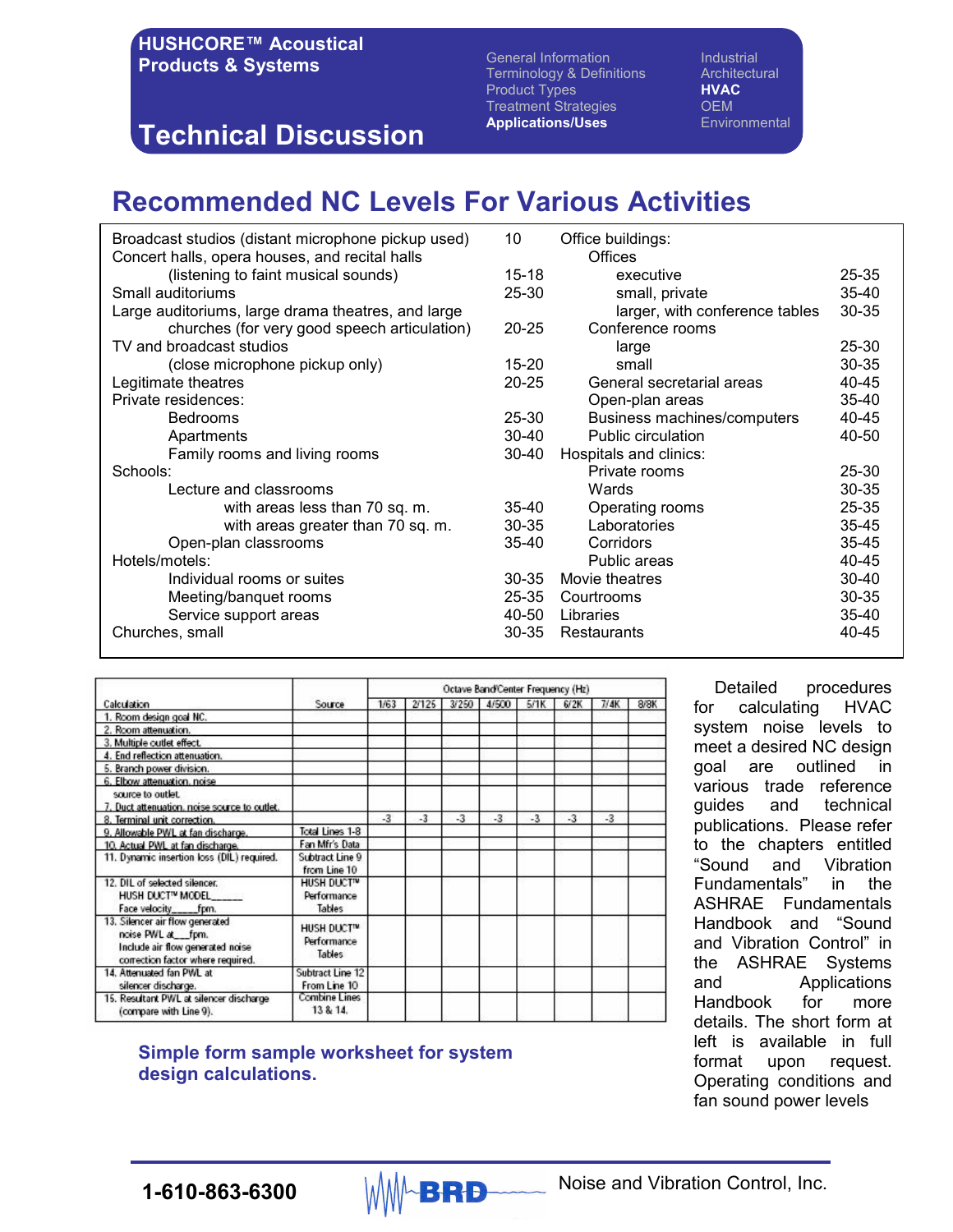General Information **Industrial** Terminology & Definitions **Architectural** Product Types **HVAC** Treatment Strategies **OEM** Applications/Uses Environmental

## Technical Discussion

# Regenerated Noise: HVAC Designer Enemy #1



# The Design/Planning Phase

Postponing the acoustical design until the end of the working drawings phase does not allow for proper integration of all components to ensure the system design goals are met. The use of duct silencers, acoustical lining and insulation and vibration isolators if not integrated into the system or if improperly implemented can reduce the system performance (noise reduction)

Medium and high velocity air flow impinging on any obstruction will cause disturbance of the air flow. The resultant turbulence produces regenerated noise. HVAC duct design components such as elbows, turning vanes, dampers, transitions, offsets, take-offs, tees, etc. are examples of such obstructions. The turbulence in most air flow systems is characterized by sharp changes in the air flow path, sharp bends, abrupt crosssectional area changes, etc. in contrast to aerodynamic fan noise which manifests itself in a more tonal frequency spectrum at the fan blade passage frequency. Turbulence and regenerated noise are generally characterized by a broad band frequency spectrum. Turbulence increases noise levels and system operating costs. Regenerated noise can be minimized by ensuring smooth air flow conditions. SMACNA duct design and construction guidelines should be incorporated in all job specifications and drawings. The SMACNA guidelines also outline optimal duct silencer locations and guidelines for centrifugal fan installations (distances for placement of duct fittings).

and in some cases cause additional noise or vibration problems. This explains why today, despite the increased use of acoustical equipment and materials, noise and vibration problems persist. Noise and vibration control design should start during the schematic and design development phases and continue throughout the entire design process.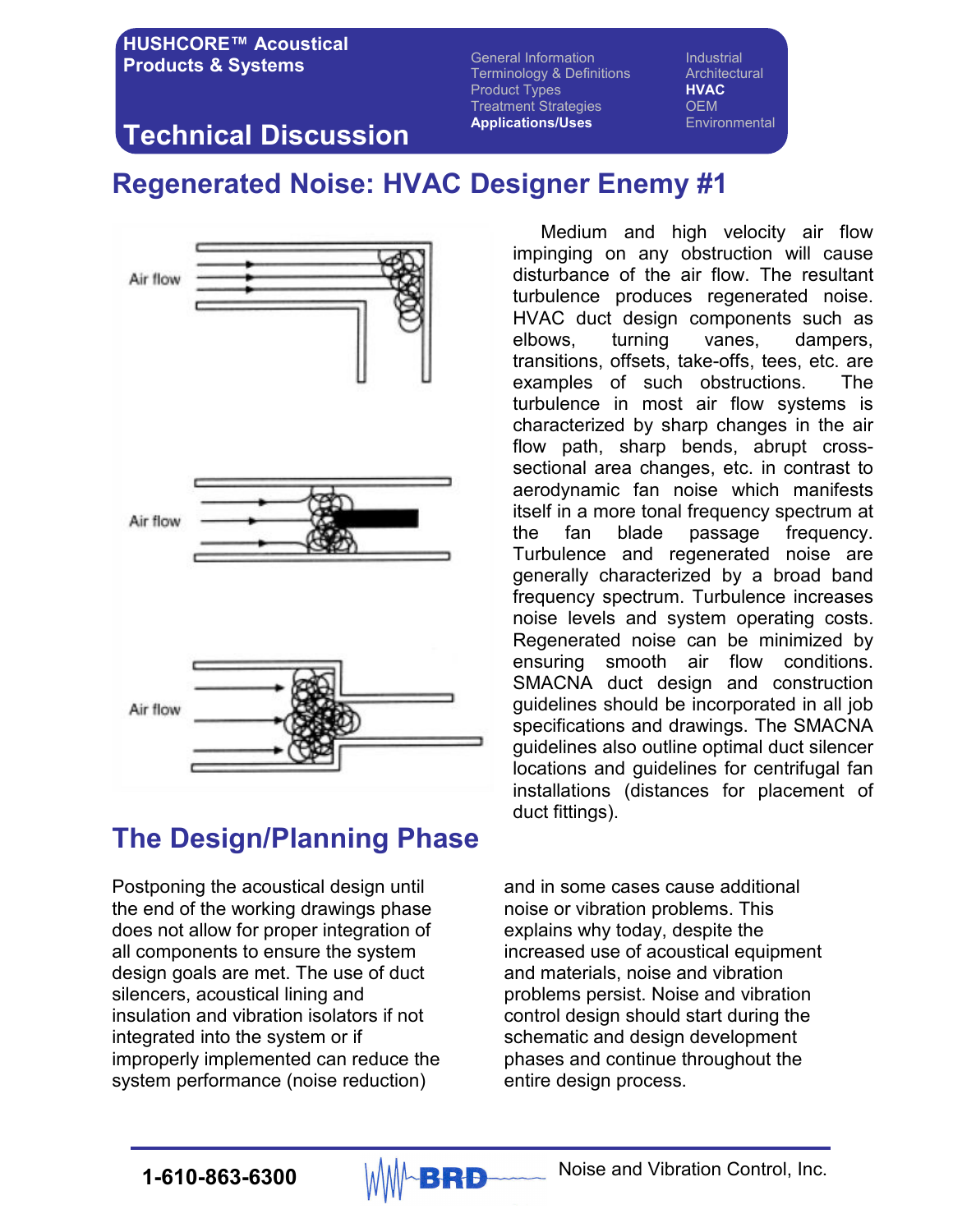General Information **Industrial** Terminology & Definitions **Architectural** Product Types **HVAC** Treatment Strategies **OEM** Applications/Uses Environmental

## Technical Discussion



 The above chart graphically illustrates the static deflection required of a vibration isolation mounting to limit the transmission of vibration to a given percentage of the total vibratory force of the equipment. The chart also suggests the maximum permissible transmissibility for various conditions encountered in machinery/equipment installations. To use the chart, determine the lowest rotational speed of the equipment and consider this as the disturbing frequency. Move vertically to the slanted line corresponding to the % of transmissibility which can be tolerated. Then move horizontally to the left to determine the natural frequency and static deflection required of the isolators. Finally, refer to the HUSH MOUNT™ product section and select the isolator type with the corresponding static deflection. The efficiency chart models a single degree of freedom system. Other factors may affect the final selection. BRD sales engineers are ready to review your applications.

The chart below helps define amplification, isolation and resonance. The vertical axis shows transmissibility while the horizontal axis shows the ratio of the disturbing frequency (fd) to the natural frequency of the isolator system (fn). Resonance results when sympathetic vibrations reinforce each other because the disturbing frequency is equal to the isolator natural frequency (the fd/fn ratio equals one). Below a ratio of one we are in the region of amplification. Above a ratio of one we are still in the region of amplification until the ratio equals the square root of two. Above this point we begin the region of isolation because less energy is coming out of the isolator compared to what is going in. As a rule of thumb a ratio of ten to one is desirable for effective vibration isolation. A ratio below three to one is not generally recommended.